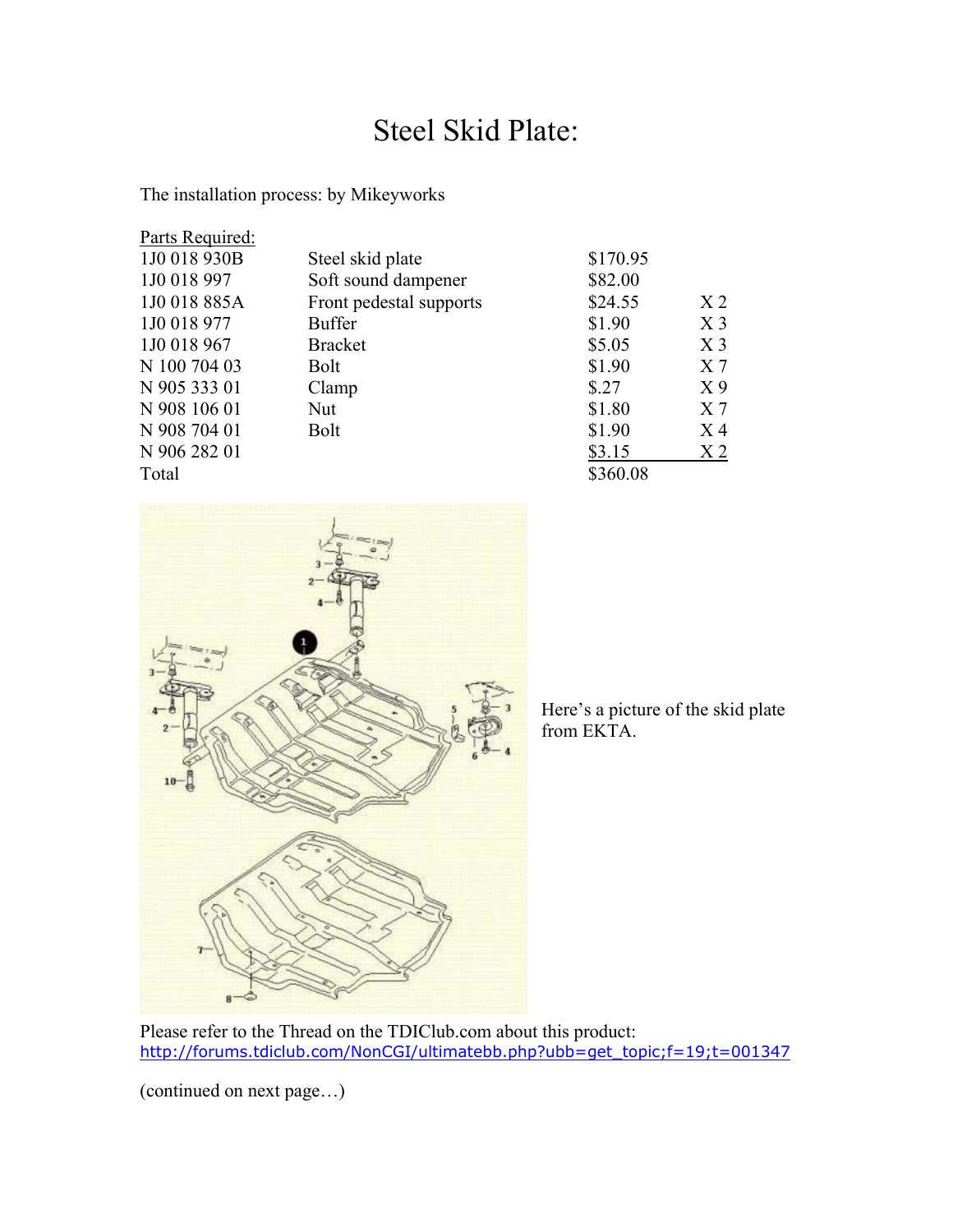## An installation

I will try to describe the installation process of the steel belly pan. I installed on SVTWEB's ride at the April 13, 2002 Baltimore GTG at Impex. (if the pics look a bit grainy, I had to reduce them in size in order to keep this file size down!!!)

1. First we got all the parts together (or what we thought were all the parts. It turns out we were missing a couple of the rear hangers. So that part is missing, but should be self explanatory):





2. Then we jacked the car up:

3. In my personal experience, I have found that with my rolling jack, if I put a 4" wooden block on top, not only do I get extra lift, but I protect the lift point from damage from the jack. Just be careful not to have the car slide off the jack.

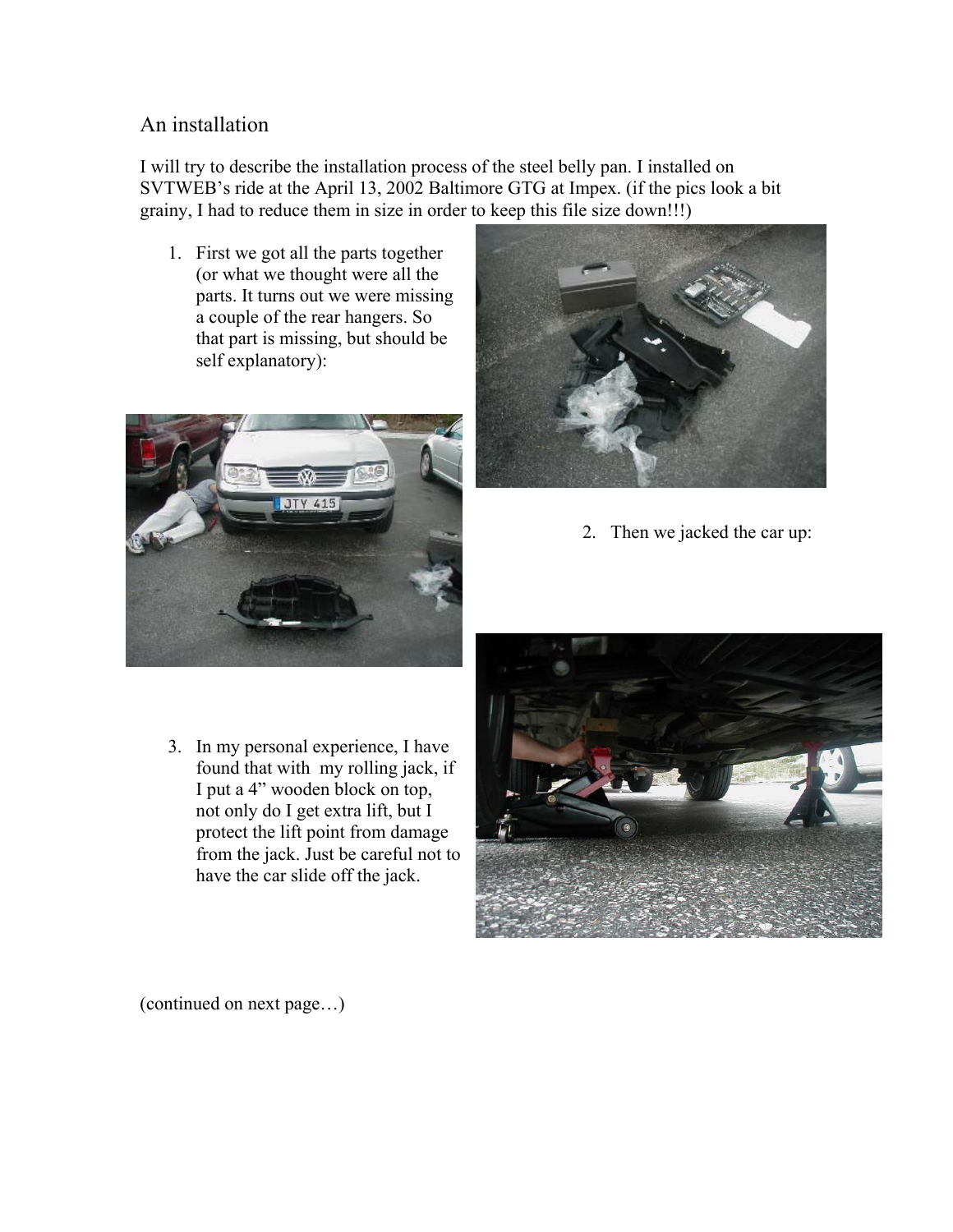4. Eric (SVTWEB) proceeded to install the sound padding on the metal skid pan. It connects with a couple snaps.





5. We then removed the old belly pan and began removing the old side panels. In the front and rear (outside side) of the side panels, there are press-on connectors on threaded studs. You can either work them off gently or use a small screwdriver to unscrew them. They are a pain in the butt either way.

6. You may have to remove the mounting screw for the lower Intercooler pipe to get the passenger side panel off. It really helped in our efforts.

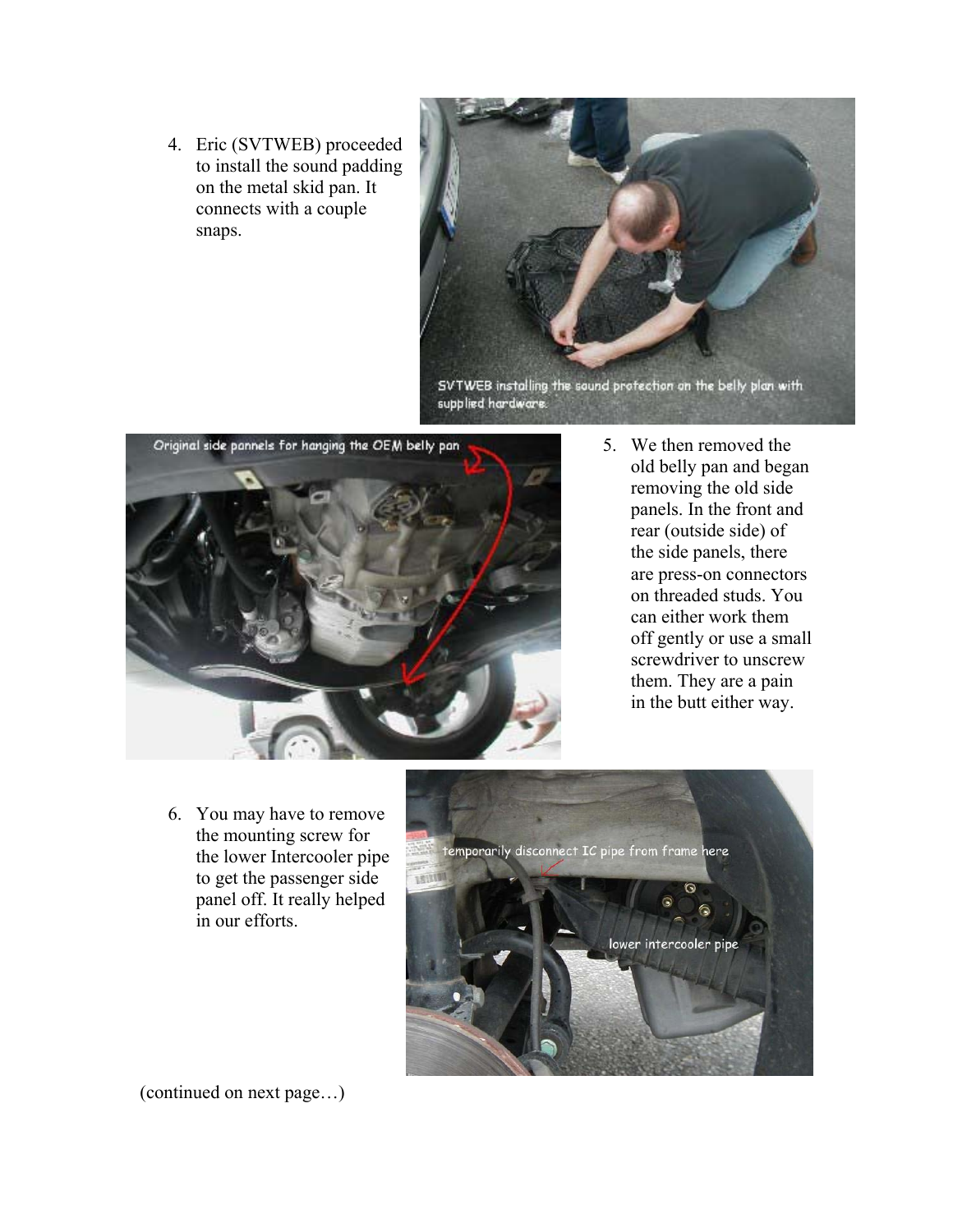7. SVTWEB also has the HIDs (read: very nice). These are self leveling via a couple of motors. These had to be temporarily removed so we could get the side panel off. Here's a before and after:



8. After the side panels are off, you will see a couple of holes in the frame…it's almost as if they planned this part from the beginning ?!?!?!)





9. The post brackets can now be attached. They mount via studs that go into the holes shown above. These studs (see below) go into the holes and then as you tighten the screw into it, the stud will mushroom out and secure your post against the frame:

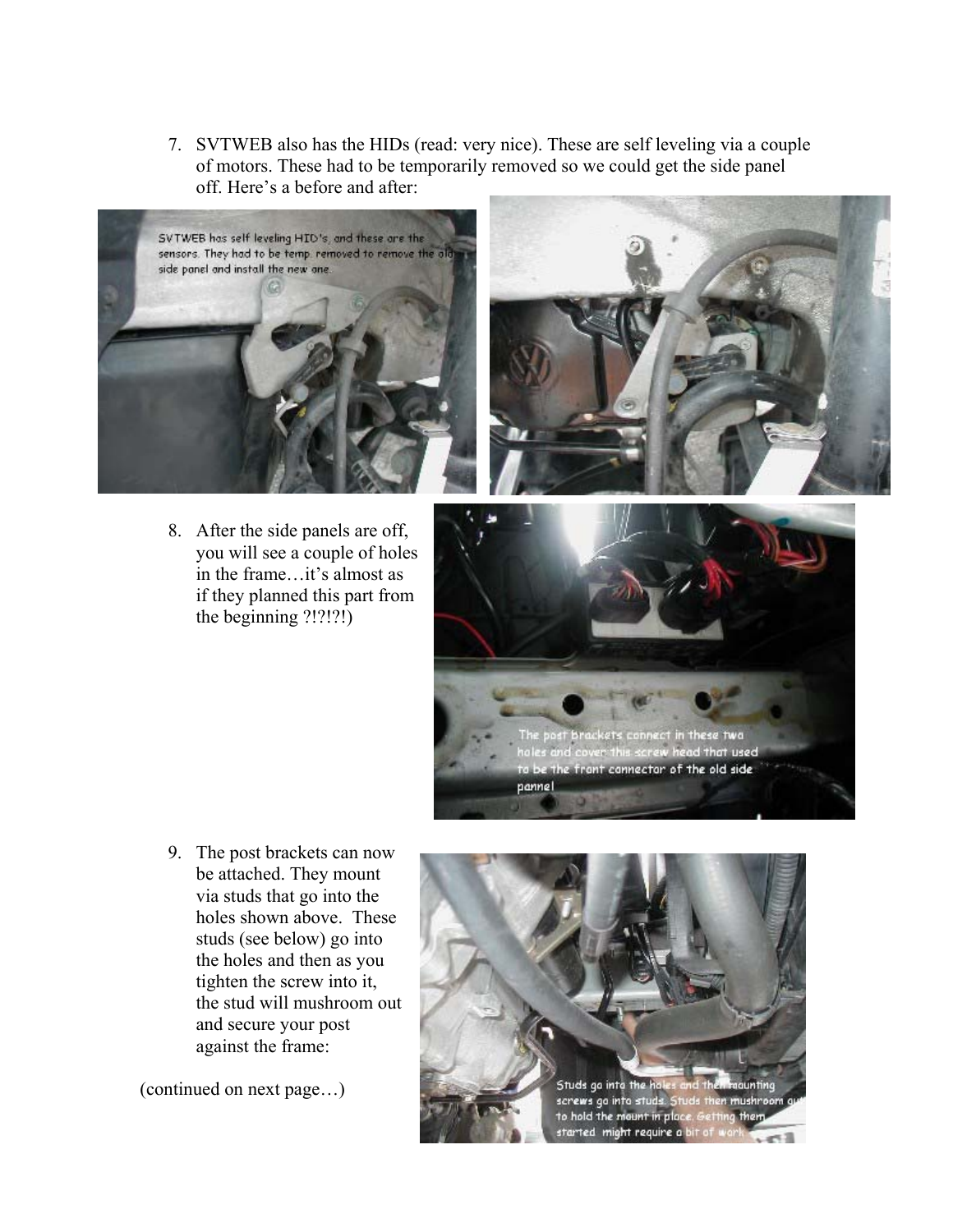

10. Be sure to tighten the post screws well. This secures your belly pan to the car, and you don't want that shaking loose.



(continued on next page…)



11. It's now time to put the new side skirts on. The front of each one will connect to the lip under the front bumper like the OEM belly pan does. The rear of each one connects to the same screw stud that the old side panel came off of.

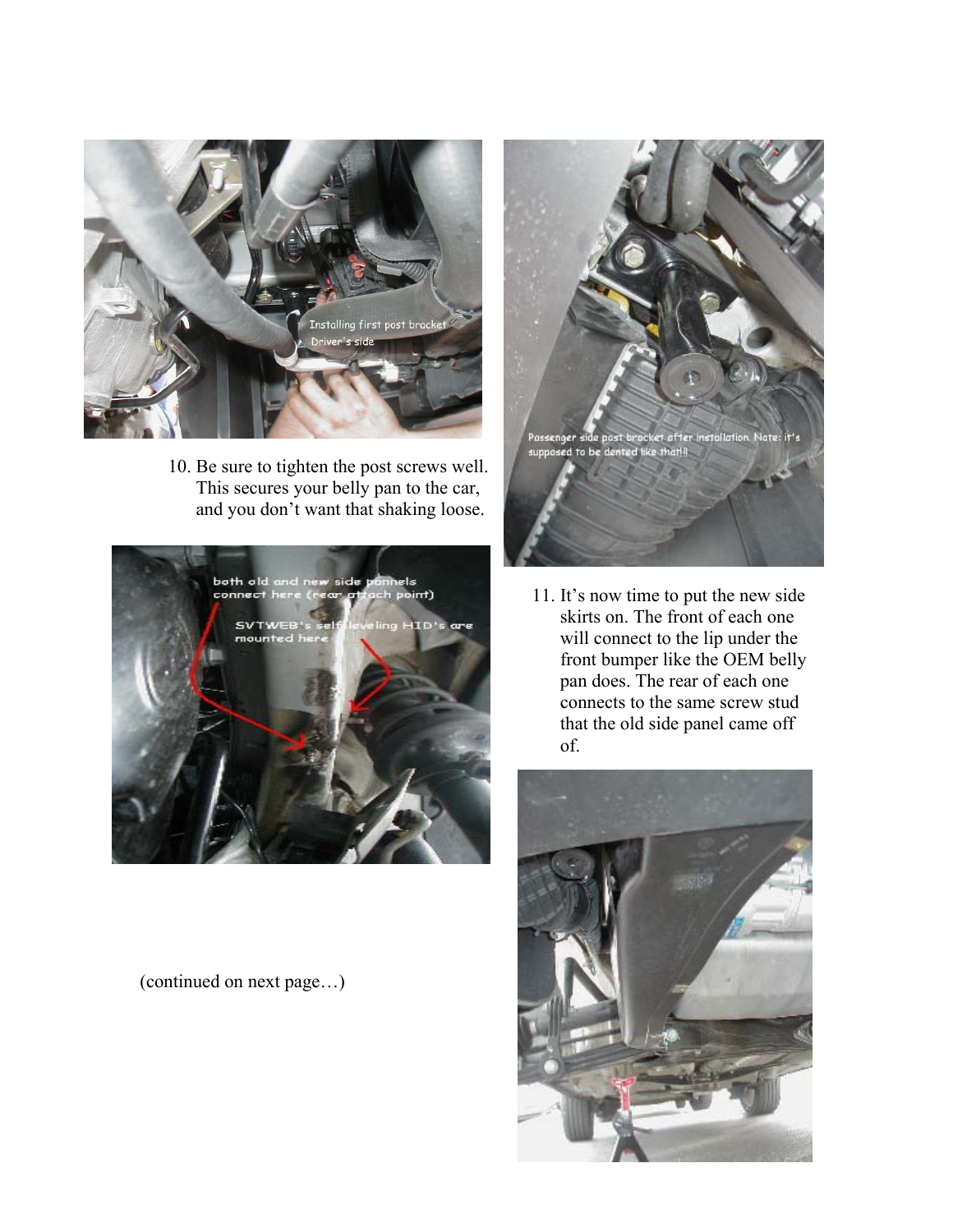12. Once the side panels are in place. You can see where the mounting arms of the new belly pan go through the new side panel and mount to the bracket.





- 14. Mount the rear brackets similar to the way you mounted the front bracket arms. These use the stud and screw method as well. In our install we were missing these parts from our kit and had to improvise (pic above).
- 15. Slide back toward the rear of the car and attach the back of the belly pan to the rear brackets. (Thanks to VWVet for the pic from his install.)

13. Then by inserting the mounting arm of the new belly pan through one hole and then sliding the other arm into place, the arms go through the holes. (sorry no pic for that one) Using the supplied screws, hook the arms to the mounting brackets. They don't have to be tight yet, but enough to support the front end weight. You don't want to put the weight of the belly pan on the side panels.